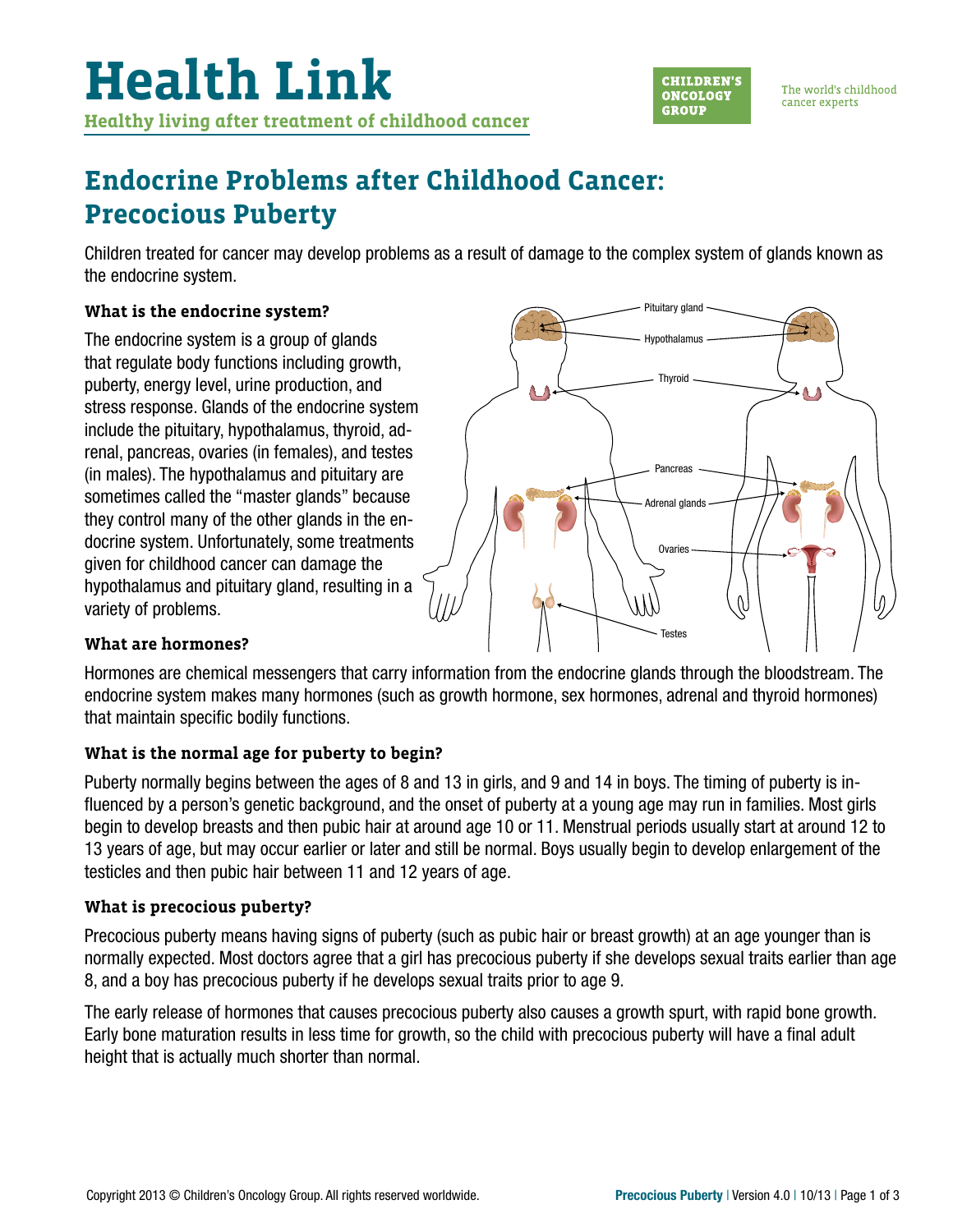

#### **What are the risk factors for developing precocious puberty?**

Risk factors include:

- Radiation to the head or brain, especially doses of 18 Gy (1800 cGy/rads) or higher, including the following fields:
	- Head/brain (cranial)
	- Nasopharyngeal (area above the roof of the mouth)
	- Eye or eye socket (orbit)
	- Ear or infratemporal region (midfacial area behind the cheekbones)
- Female gender
- Younger age at the time of cancer treatment

Early puberty is also more common in overweight children.

#### **Why does precocious puberty happen?**

The hypothalamus and pituitary gland may be damaged after radiation treatments. The damage causes them to signal the ovaries (in girls) or testicles (in boys) to make female or male hormones at an earlier time. In other cases, signs of puberty occur early because of abnormalities in the ovaries, testicles or adrenal glands. Tests are done to learn if the cause of precocious puberty is in the brain or in another part of the body.

#### **What screening is recommended?**

All childhood cancer survivors should have a physical examination at least once a year, including measurement of height and weight, and evaluation of pubertal progress. If there are signs of accelerated growth or early puberty, a blood test to check sex hormones produced in the brain (FSH—follicle stimulating hormone; LH—luteinizing hormone), testes (testosterone) or ovaries (estradiol) may be done. Sometimes, an x-ray that measures the developmental age or maturation of bone (bone age) may also be done.

#### **How is precocious puberty treated?**

If a problem is detected, a referral should be made to an endocrinologist (doctor who specializes in hormone problems). Medications may be used to temporarily stop puberty and to decrease the rate of bone maturation. It is also important to evaluate and manage the psychological effects of beginning puberty too early. Although children with precocious puberty may have a mature physical appearance, their thoughts, emotions and behaviors are still that of their actual (chronological) age.

Written by Debra Kent, RN, MSN, CPNP, Cancer Survivorship Center, Cincinnati Children's Hospital Medical Center, Cincinnati, OH. Reviewed by Lillian R. Meacham, MD; Priscilla Rieves, MS, RN, CPNP; Charles Sklar, MD; Julie Blatt, MD; Peggy Kulm, RN, MA; and Marcia Leonard RN, PNP.